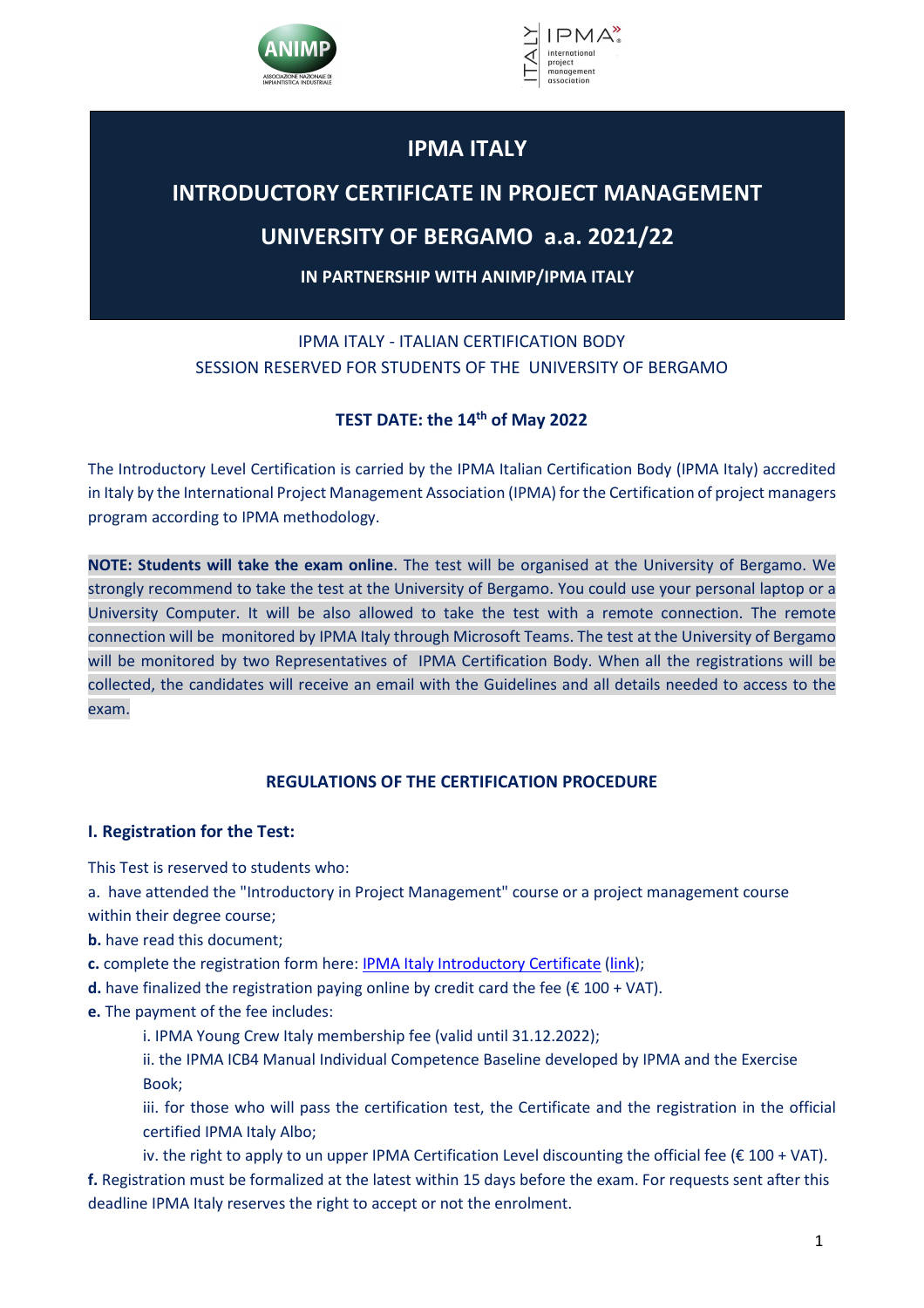



# **II. Document package**

After the registration the candidate will automatically receive an e.mail with attached the IPMA ICB4 Manual and the Exercise Book.

### **III. Certification procedure**

## **1) Objective**

Certify that the candidate knows and has acquired the theoretical skills relating to the fundamental methodologies, internationally recognized, which are required for the Project Management.

# **2) Who is it for?**

The certification is aimed at those who are approaching the project management discipline and who have studied the basic methods for the conduct of the projects, either through participation in internal courses to companies, both for the students, by attending courses on Project Management within the various degree courses currently offered by Italian Universities.

# **3) Certification Body**

Certification is carried by IPMA Italy.

# **4) Test Content**

The test aims to check the knowledge of some of the 28 "Competence Elements" (CE) that constitute the competences of a Project Manager, as described in the IPMA ICB4 Individual Competence Baseline.

- Practice: Project Design, Requirements and Objectives, Scope, Time, Organisation and information, Quality, Finance, Resources, Plan and Control, Risk and opportunity, Stakeholders.
- People: Personal communication, Leadership, Teamwork, Results orientation.
- Perspective: Governance, structures and processes.

#### **5) Official Certification Title**

"Introductory Certificate in Project Management"

# **PROCEDURE**

#### **6) The Process**

The examination process of certification is managed by IPMA Italy.

The entire evaluation process follows the general rules as set by IPMA for the Certification of Project Managers.

#### **7) The Test**

The test is made up by 30 multiple choice questions prepared by an Assessor accredited by IPMA Italy.

#### **8) Rules**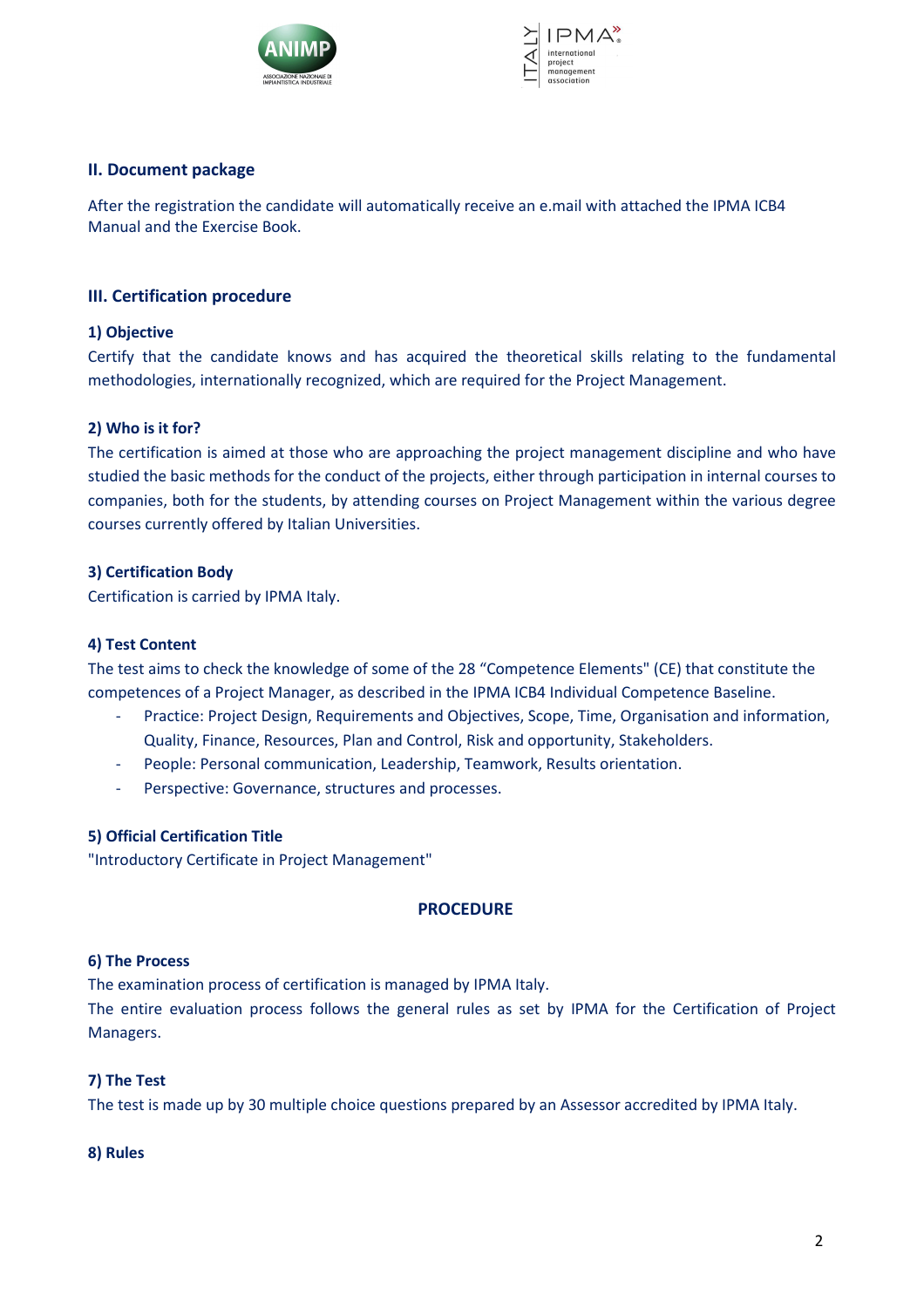



The exam is online based on a IPMA Italy platform and on the MS Teams platform for audio/video connection with a IPMA Italy representative. The candidates receive a few days before the exam date the instructions for connection to the exam.

Candidates must have a valid ID document.

Candidates are not allowed during the test to consult any documentation and are requested to switch off mobile.

Candidates are divided in small session groups, depending on the final number of registrations.

# **9) Test duration**

The time available to candidates, to answer the 30 questions, is 70 minutes

#### **10) Surveillance**

The surveillance is in charge to IPMA Italy officers.

#### **11) Test evaluation**

The test evaluation is made by IPMA Italy officers.

#### **12) Scoring**

The exam is passed if the candidate provides at least 20 correct answers to the 30 questions. Wrong or blank answers add 0 points to the score.

#### **13) Registration fee**

The examination fee is not refundable. In case of failure to participate, the candidate is allowed to ask for to take the exam into another session, within one year from the date of his/her registration.

#### **14) Test Results**

IPMA Italy will communicate the test result (successfully passed or not) by email directly to the candidate. In both cases (test successfully passed or test not passed) marks will never be published or communicated. IPMA Italy can't accept candidate's request asking for to look at the exam done.

#### **15) Test passed successfully: IPMA Italy Official Register and Certificate**

The names of all those who get the certificate will be entered and published into the Register of IPMA Italy Official Certificates on www.ipma.it website within 30 days from the certification session date. IPMA Italy releases the official certificate "Introductory Certificate in Project Management" that will be sent by email to the candidate in electronic format.

The Introductory Certificate has no expiry date.

#### **16) Those who do not pass the test? Exam retaking**

The candidate has the right to retake the exam one time attending a new Certification session. There will be a session on the **20th of June 2022** for those students who need to re-take the test. Therefore the candidate has the right to attend to the new Certification session at no extra charge. The candidate keeps this right for 12 months from the date of the attended Certification session. Expired this period time the candidate loses the right to participate without additional cost. IPMA Italy does not guarantee that the session is carried out in the same location of the first session. Whenever IPMA Italy shouldn't plan any certification session within 12 months, the candidate will be entitled to participate to the first planned session even beyond the 12 months time limit.